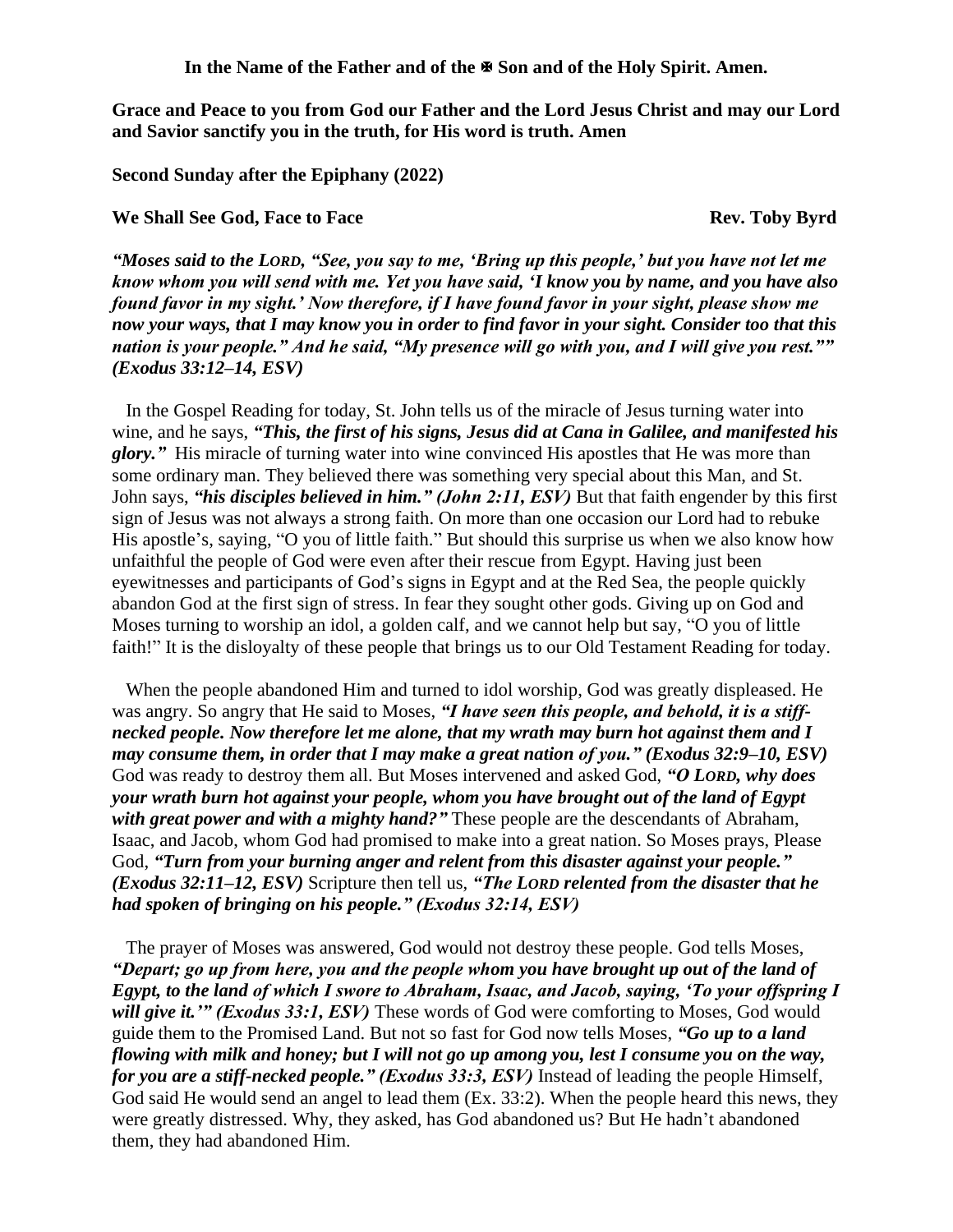These conversations between God and Moses were one-on-one. They were so on Mt. Sinai and in the tent that Moses had pitched outside the camp where he could meet with God. Each of these meetings were intimate moments between God and Moses. Scripture tells us that during these meetings God would, *"speak to Moses face to face, as a man speaks to his friend." (Exodus 33:11, ESV)* It is during one of the conversations that our Old Testament Reading for today begins.

Distressed that God was not going to lead the people to the Promised Land, Moses begins to intercede on behalf of the people, pleading with God in prayer, asking Him to change His mind and lead His people. Moses closes his petition asking God, *"For how shall it be known that I have found favor in your sight, I and your people? Is it not in your going with us, so that we are distinct, I and your people, from every other people on the face of the earth?" (Exodus 33:16, ESV)* Thus, Moses asks God, if You are not with us, how will the world know we are Your people? How indeed! The pleas of Moses touch God's heart and He responds, saying, *"This very thing that you have spoken I will do, for you have found favor in my sight, and I know you by name." (Exodus 33:17, ESV)* Moses, is greatly relieved and asks God to, *"Please show me your glory." (Exodus 33:18, ESV)* Moses, who has had intimate conversations with God had never seen the true God. So he pleads, let me see You Heavenly Father. Let me see Your glory, let me see You as You truly are. But this could not be, for any man who sees the face of God must forfeit his life. But God, loving Moses as He does, says to him, *"Behold, there is a place by me where you shall stand on the rock, and while my glory passes by I will put you in a cleft of the rock, and I will cover you with my hand until I have passed by. Then I will take away my hand, and you shall see my back, but my face shall not be seen." (Exodus 33:21–23, ESV)* Moses will see the true glory of the Lord, but only briefly and then only from the back of God.

In Exodus 33:11, the Scriptures say that God spoke with Moses face-to-face, but didn't we just read that God said anyone who sees His face must die. So, we cannot help but ask, what does Scripture mean when it says Moses saw God face-to-face. The Church has always taught that in these encounters between Moses and God, God never appeared to Moses in all His glory, but appeared in some form that human weakness could bear. Such as the time He came to Moses in the burning bush. This was also true of God's encounters with the patriarchs and the prophets, He came in a form they could bear, never in His full glory. We will see God as He truly is when He calls us to our heavenly home.

Most often when God hides His face from His people, it is during times of judgment. Without Moses's pleas for mercy, God would have hidden Himself from the Israelites. After the fall, as a judgment, God drove man from the Garden of Eden, thus separating Himself, hiding Himself from man. In His judgment He withdrew from Saul, and He also hid His face from David having been offended by David's grievous sin. Thus, in our text God hides His face from His people calling them a "stiff-necked people."

But the good news of our text is despite their sin, God did not withdraw from His people, but fulfilled His promise to Moses. In the same way, God manifests His presence to us. He has not forgotten us, and He is working on our behalf as I speak.

In our text we see the power of intercession and through that intercession we see God revoking His threat to withdraw. Instead of withdrawal, God promises His gracious presence. In following Moses' example of prayer, we who confess faith in God's beloved Son know we can come before Him in boldness, trusting in God's grace for the sake of His beloved Son, Jesus Christ. God's presence is the highest blessing we can enjoy. It is the blessing that enriches every other blessing. The power of prayer is without boundary, for it is the power of God to answer. Not that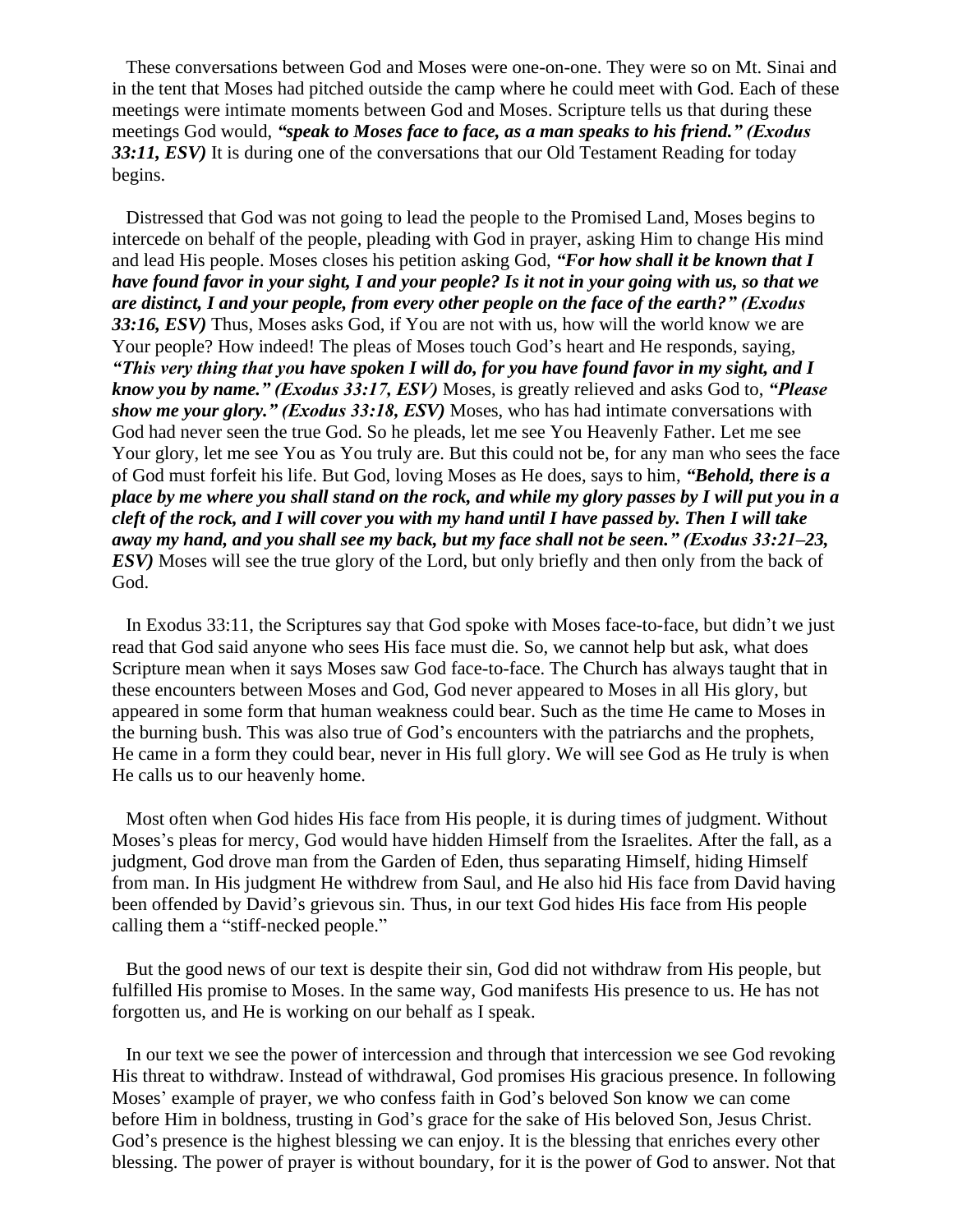He will answer all our petitions, for more often than we want to admit, our petitions are asked with a spirit of self-seeking. But when our prayers are true petitions that desire to promote God's glory and help forward our salvation or the salvation or physical help of others, then we can with all assurance believe what St. James tells us, *"The prayer of a righteous person has great power as it is working." (James 5:16, ESV)* Such prayers are conversations with God face-to-face.

Such prayers are to be prayed when sullen and darkened days come upon us, when judgment appears to have fallen upon us and Satan seems to have gotten the upper hand on our civilization and church and all appears lost. When we begin to realize our frailty and we begin to fear, even despair in our hearts. When we begin to feel as though we are ships without moorings, tossed to and fro in the storm of life, sailing without chart or compass. At such times we long for a voice of reason and assurance, for a light beaming in the darkness, for peace and safety, thus, we cry out, "Where is God? Is He still with us? If He is, why doesn't He do something about the world we are compelled to live in with fear and trepidation?"

At such times we plead, God, Moses asked that You would be the One who would, *"bring up this people;*" therefore, we ask, bring us up with Your guiding hand. In this time of COVID when our elected leaders are teaching us to fear each other and our assemblies in Your name, give us courage to trust in You. To trust in the promises of the Gospel. Show us Your presence through the voice of the Gospel. Let us see You face-to-face in Your Incarnate Son. Lead us to point others to Your Son that they, too, may see His power to calm the raging sea of life as His presence goes with us to the Promised Land of heaven.

As God revealed Himself to Moses on the mountain and in the tent, speaking with him face-toface, Jesus revealed His identity through His first sign, the miracle of turning water into wine, letting all who witnessed this miracle see God, face-to-face. Today, through the Word of the Gospel and His visible means of the Gospel, Baptism, Holy Communion, and Absolution, God comes to us and communicates with us, face-to-face. We see Him face-to-face in the comforting Good News of the Gospel as He promises eternal life to all who believe in His Incarnate Son, Jesus Christ. He lets us see Him face-to-face in the blessed waters of Baptism, where combined with His Word we are cleansed of all sin, and our hearts are filled with the indwelling third person of the Godhead, the Holy Spirit. He lets us see Him face-to-face when His Son invites us forward to the Altar rail, bridging the divide between heaven and earth, coming to us in, with, and under the bread and wine of Holy Communion that thereby we may partake of His true body and blood given us to eat and drink for the forgiveness of our sins. And God's Holy Son lets us see Him and His Father face-to-face through the voice of the pastor, who stands in the stead of and by the command of Jesus, personally assuring God's people that He forgive their sins. Through each of these means God bridges the gulf between heaven and earth and communes with His people in a personal way, face-to-face, forgiving their sins. Oh, Holy Father, how we yearn that the world could see You face-to-face as we do, seeing Your love, Your grace, and Your mercy.

These great blessings of the Gospel engender and strengthen faith in the Incarnate Son of God. Through Christ, God chose a way to manifest Himself before His creation without the threat of death to those who see Him face-to-face. He chose to take on our flesh, our humanity, to become one of us that He could rescue us from sin, death, and the devil. That He could *"bring us up"* to be with Him in His Promised Land of milk and honey, His kingdom of glory, His Paradise, His heaven. He chose to become one of us so we could look upon His face and see His compassion, a compassion so great that He was willing to take on our flesh and suffer and die in our place that our sins could be forgiven. Through faith we see Him now face-to-face, and for all who believe in His atoning sacrifice for the forgiveness of their sins, but a day will come when God will not have to hide us in the cleft of a rock, shielding us from His glory, for on that day we shall stand